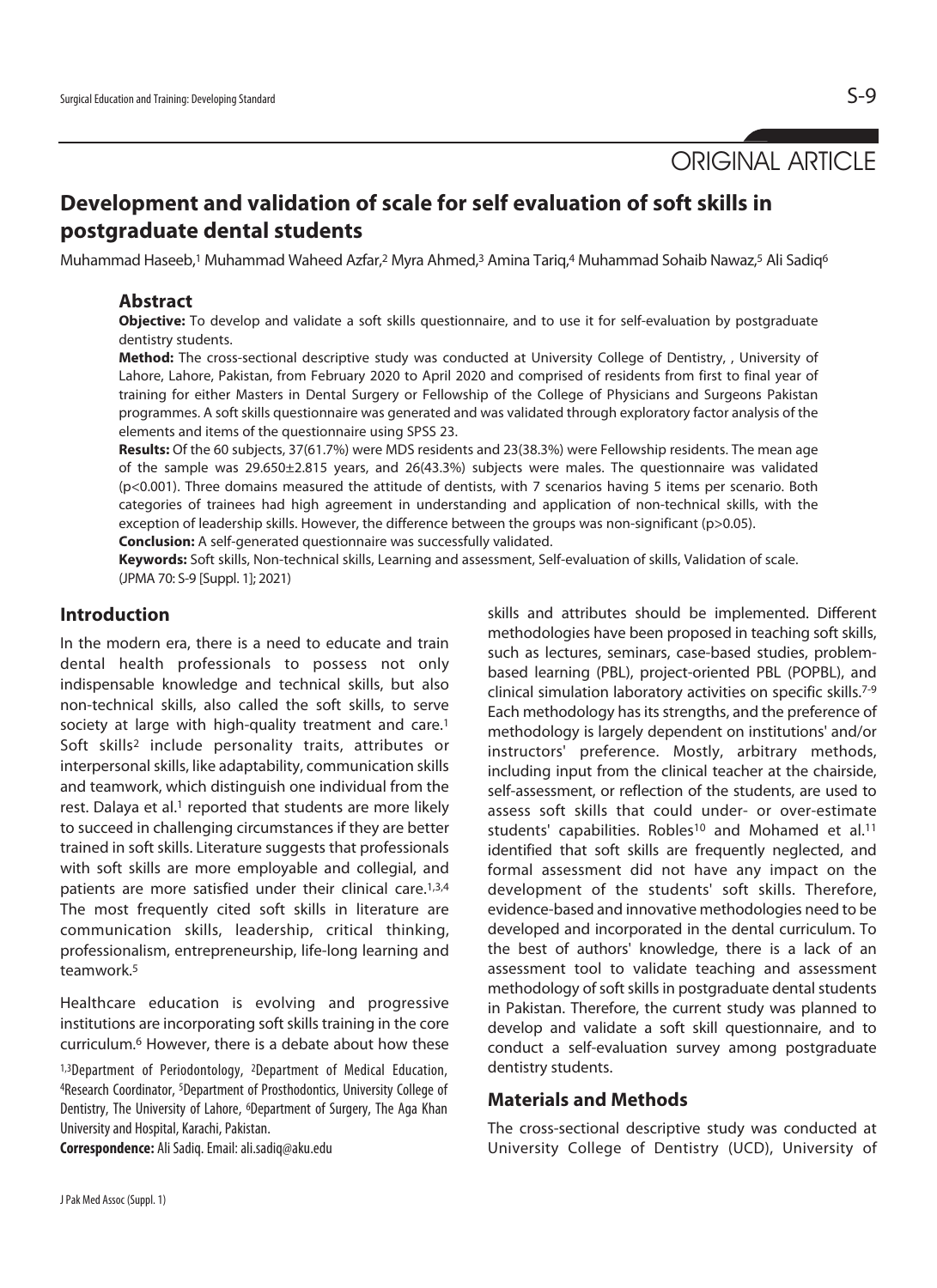Lahore, Lahore, Pakistan, from February 2020 to April 2020. The first phase included development of questionnaire items which were extracted from literature<sup>5</sup>, with seven key elements of soft skills. Various scenarios were constructed by the researchers. A standard, 4 items, were made to get descriptive insight of each scenarios' teaching and assessment. These items were then content-validated by the supervisors of all postgraduate dental specialties to finalise the questionnaire.

For validation, a pilot study was conducted at the UCD which is the only private-sector institution in Lahore having both Fellowship of College of Physicians and Surgeons Pakistan (FCPS) and Masters in Dental Surgery (MDS) programmes in dentistry. The study was approved by the institutional ethics review committee, and the participants, who were residents from first to final year of training for either MDS or FCPS, were enrolled after informed consent. Those who did not volunteer were excluded.

Three major domains were created to pool different elements so that factor analysis could be executed. The humane component included communication skills, teamwork and professional ethics and morals. The organisational component included leadership and entrepreneurship skills, while appraisal and consistence were parts of critical thinking and problem-solving skills

**Table-1:** Factor-loading of domains of soft skills.

 $S-10$ 

and life-long learning and information management component.

Data was analysed using SPSS 23. Exploratory factor analysis (EFA) for validation of the constructed items was held, which is a statistical method to uncover the underlying structure of a relatively large set of variables.12 Bartlett's test of sphericity was used for validation purposes. Independent sample t test was used to explore the difference of understanding of constructs used for soft skills scale development. Later, frequencies and percentages for positive and negative response evaluation were calculated using descriptive analysis. In the second part, the questionnaire was used for selfevaluation of soft skills in postgraduate students. The difference was explored between MDS and FCPS students with regards to soft skills using independent sample t test. The value of Kaiser-Meyer-Olkin (KMO) test was 0.516 which confirmed that the sample size was adequate.

### **Results**

In the first phase, 18 scenarios were developed from which 11(61%) were omitted based on expert validation by supervisors of various dental postgraduate specialities. Each of the remaining 7(39%) scenarios had 4 descriptive items, with the final questionnaire having 35 items.

The scale was found to be a valid tool  $(p<0.001)$ . The internal consistency of all items also validated the tool

| <b>Component Analysis</b>                     | <b>Rotated Factor Coefficients</b> |                       |                                  |
|-----------------------------------------------|------------------------------------|-----------------------|----------------------------------|
|                                               | <b>Humane</b>                      | <b>Organisational</b> | <b>Appraisal and Consistence</b> |
| Communication skills                          | 0.78                               |                       |                                  |
| Team work                                     | 0.69                               |                       |                                  |
| <b>Professional Ethics and Morals</b>         | 0.66                               |                       |                                  |
| Leadership skills                             |                                    | 0.86                  |                                  |
| Entrepreneurship Skills                       |                                    | 0.86                  |                                  |
| Critical thinking and Problem solving skills  |                                    |                       | 0.59                             |
| Life Long Learning and Information Management |                                    |                       | 0.90                             |
| Cronbach Alpha                                | 0.66                               | 0.66                  | 0.50                             |

**Table-2:** Construct-understanding difference between MDS and FCPS students.

|             |                           | <b>Courses</b> | Mean | <b>Std. Deviation</b> | t-test | Sig. | 95% Confidence Interval of the Difference<br>Lower | <b>Upper</b> |
|-------------|---------------------------|----------------|------|-----------------------|--------|------|----------------------------------------------------|--------------|
| Soft Skills | Humane component          | $MDS(N=37)$    | 6.67 | 1.94                  | 0.12   | 0.90 | $-1.04$                                            | 1.17         |
|             |                           | $FCPS (N=23)$  | 6.60 | 2.31                  |        |      |                                                    |              |
|             | Organisational component  | $MDS(N=37)$    | 2.67 | 1.85                  | 0.14   | 0.88 | $-0.87$                                            | 1.00         |
|             |                           | $FCPS (N=23)$  | 2.60 | 1.61                  |        |      |                                                    |              |
|             | Appraisal and consistence | $MDS(N=37)$    | 4.54 | 1.48                  | 0.47   | 0.63 | $-0.61$                                            | 1.00         |
|             |                           | $FCPS(N=23)$   | 4.34 | 1.58                  |        |      |                                                    |              |

MDS: Masters in Dental Surgery, FCPS: Fellowship of the College of Physicians and Surgeons Pakistan.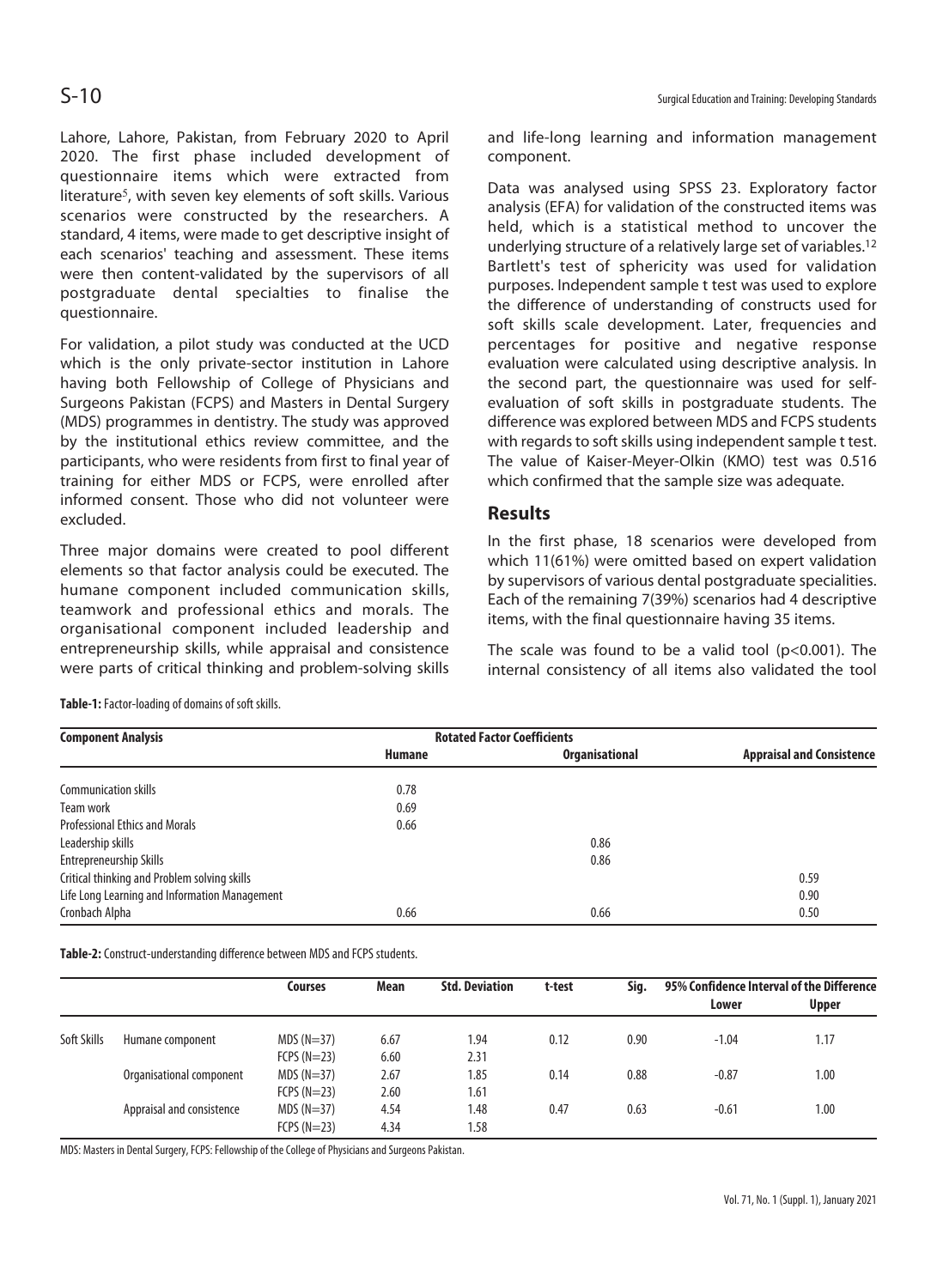**Table-3:** Percentage of positive and negative responses.

| <b>Elements and sub-elements</b>                                                                                                                        | <b>Yes</b> | <b>No</b> |
|---------------------------------------------------------------------------------------------------------------------------------------------------------|------------|-----------|
| <b>Communication Skills</b>                                                                                                                             |            |           |
| Think of a situation where a complex case has been given to you for management. Do you think you have the ability to effectively                        |            |           |
| educate and motivate the patient regarding your treatment plan?                                                                                         | 90%        | 10%       |
| Were you ever taught about how to educate and motivate a patient for a treatment?                                                                       | 90%        | 10%       |
| Have you ever been assessed on your skills to educate and motivate a patient (communication skills) by your supervisor?                                 | 56.7%      | 43.3%     |
| <b>Team Work Skills</b>                                                                                                                                 |            |           |
| Think of a situation where you have to prepare a collaborative poster/oral presentation with someone who is difficult to get along with. Do             |            |           |
| you think you have the ability to work in a team?                                                                                                       | 83.3%      | 16.7%     |
| Have you ever been taught about teamwork?                                                                                                               | 80%        | 20%       |
| Have you ever been assessed on how to work as a team by your supervisor?                                                                                | 70%        | 30%       |
| <b>Professional Ethics and Morals</b>                                                                                                                   |            |           |
| Think of a situation where your friend has mismanaged a case due to negligence and now patient is threatening to sue the doctor (your                   |            |           |
| friend). Do you think you have the ability to manage such ethical conflicts?                                                                            | 76.7%      | 23.3%     |
| Have you ever been taught about professional ethics in daily professional life?                                                                         | 70%        | 30%       |
| Have you ever been assessed on professional ethics and morals by your supervisor?                                                                       | 53.3%      | 46.7%     |
| <b>Leadership Skills</b>                                                                                                                                |            |           |
| Think of a situation where you are an in-charge of departmental literary activity (book review/journal club/etc.). Do you think you have the            |            |           |
| ability to supervise and lead such activity?                                                                                                            | 53.3%      | 46.7%     |
| Have you ever been taught about such leadership skills?                                                                                                 | 40%        | 60%       |
| Have you ever been assessed on your leadership skills by your supervisor?                                                                               | 36.7%      | 63.3%     |
| <b>Entrepreneurship Skills</b>                                                                                                                          |            |           |
| Think of a situation where you have to manage staff and finances of a private dental set up. Do you think you have the ability to do so?                | 83.3%      | 16.7%     |
| Have you ever been taught about such entrepreneurial skills?                                                                                            | 30%        | 70%       |
| Have you ever been assessed on entrepreneurial skills during residency?                                                                                 | 16.7%      | 83.3%     |
| <b>Critical Thinking and Problem-solving Skills</b>                                                                                                     |            |           |
| Think of a situation where you have to present and justify your treatment plan of a complex case. Do you think you have to ability to do it?            | 86.7%      | 13.3%     |
| Have you ever been taught about such critical thinking/ problem solving skills?                                                                         | 80%        | 20%       |
| Have you ever been assessed on your critical thinking/problem solving skills by your supervisor?                                                        | 76.7%      | 23.3%     |
| Life-Long Learning and Information Management                                                                                                           |            |           |
| Do you think you have the ability to do literature search using multiple search engines such as Scopus, Pubmed, Chochrane regarding a particular topic? | 80%        | 20%       |
| Were you ever taught about how to do literature search and screen the relevant articles?                                                                | 70%        | 30%       |
| Have you ever been assessed on your skills to do literature search and screening of the relevant articles by your supervisor?                           | 60%        | 40%       |

(Table-1).

For the pilot study, 73 Postgraduate trainees were approached of whom 60(82.2%) responded. Of the 60 subjects, 37(61.7%) were MDS residents and 23(38.3%) were Fellowship residents. The mean age of the sample was 29.650±2.815 years, and 26(43.3%) subjects were males. The majority of the sample was from orthodontics 26(43.3%), followed by oral and maxillofacial surgery 18(30%) and other two specialties accounting for 16(26.6%) respondents. No significant difference was found in understanding and application between the MDS and FCPS residents (Table-2).

Of the 35 items in the questionnaire, 21(60%) had Yes/No answers, and none of the items was dropped to enhance the intra-item internal consistency (Table-3).

### **Discussion**

Taxonomy of soft skills varies in literature.12-16 Gonzalez et

al.<sup>5</sup> described soft skills elements and their suggestive sub-elements, being taught and assessed in Malaysia for undergraduate and postgraduate students. The current study piloted a similar trial in the local context to find out the learning and assessment of these soft skills in postgraduate dental students.

The study used 7 scenarios of soft skills that were validated by the experts. Bartlett's test showed that items were unrelated and factor analysis could be used to explore the components for items. The questionnaire had 35 items and 21 of them, which had Yes/No answer, were tested and none was dropped to enhance intra-item internal consistency. The scale was validated through EFA, hence fulfilling the first study objective.

The finalised scale items had 7 elements, with 5 items under each element. Among these, 14 items focussed on teaching and assessment, along with a sub-item each, inquiring about the method. There is a paucity of data in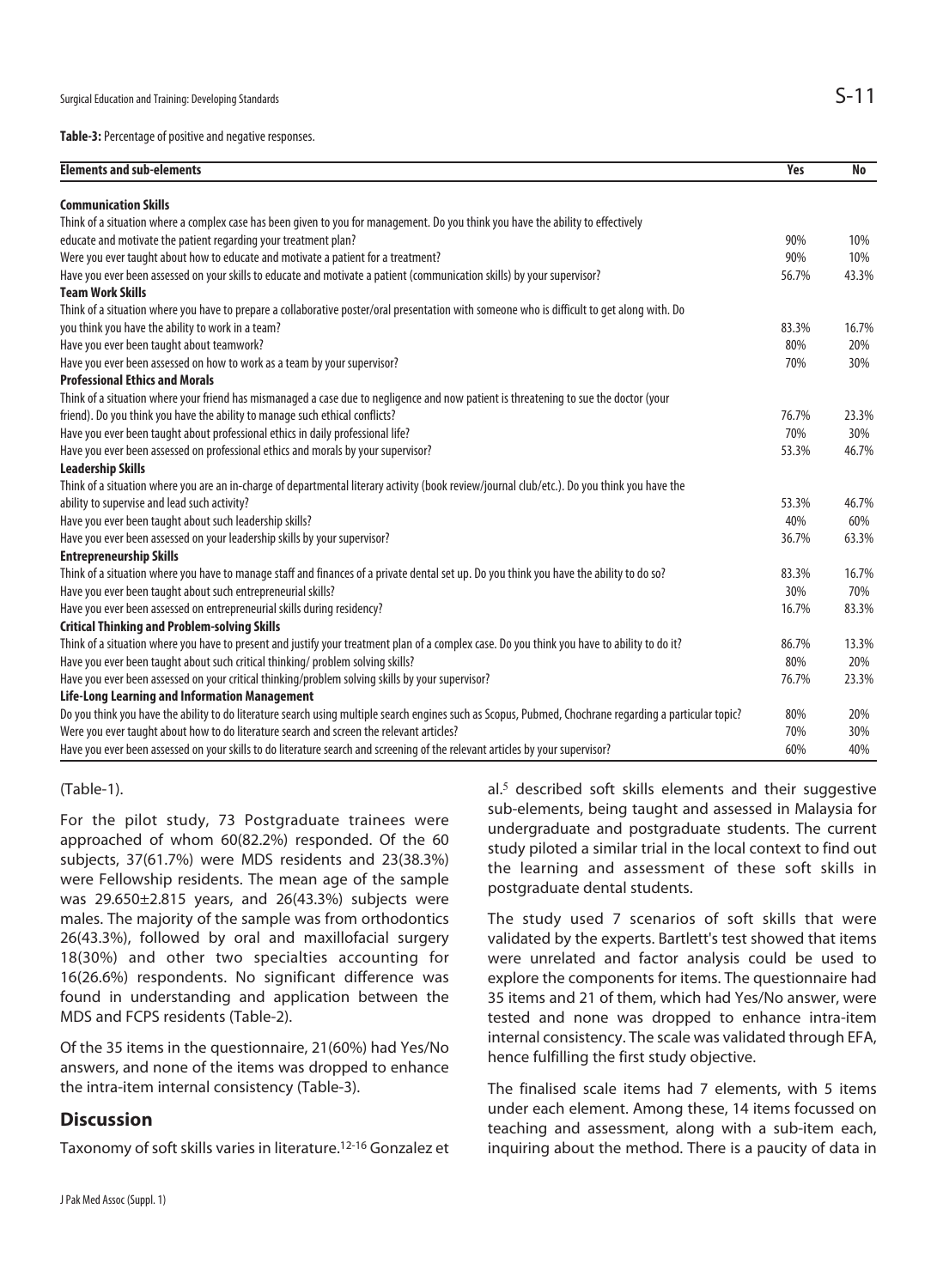dental disciplines to compare with, but in surgical disciplines, a Non-Technical Skills for Surgeons (NOTSS) scale was constructed and validated by the Royal College of Surgeons, Edinburgh, through confirmatory factor analysis (CFA).12 McKernon et al. focussed on the use of simulated situational training in oral surgery so that students may learn the non-technical skills before they actually started clinical training in order to minimise errors.14

Self-evaluation of soft skills by postgraduate residents also revealed interesting facts about two streams of postgraduate programmes in Pakistan. The College of Physicians and Surgeons Pakistan (CPSP) administer fellowship track, whereas public and private universities deliver MDS programmes.17 In few cases, accredited hospitals for both streams are the same and the only difference is in the examining body. These two qualifications are often a source of debate for possible differences in superior training, contribution to society, employability, students' attitude towards learning and assessment, etc.17 The current findings, that there was no significant difference in the domains of soft skills, was encouraging, and support the notion that university-run programmes are similar in teaching and assessment of non-technical skills. However, the non-significant difference in the current study could be due to one training centre offering both FCPS and MDS programmes.

Among the three domains, teaching and assessment were both found to be sufficient, with the exception of organisational domain. The most prevalent teaching and learning methodology was identified as role modelling either by supervisor or peers, followed by workshop. Responses for communication skills were encouraging perhaps because both the CPSP and the University of Lahore organise dedicated workshops on the said soft skill for postgraduate students.

Assessment of all non-technical skills was majorly (40%) being carried out in the unstructured manner of direct observation, with the exception of professional ethics and morals that were majorly (30%) assessed by feedback of patients and colleagues.

Teamwork and communication skills prevailed the most when perception of soft skills was examined among dental postgraduate students. Therefore, skills that received poor scores in the current study, such as entrepreneurial skills, may be enhanced by using pairing as an instructional strategy.13 Such skills can also be improved by dedicated workshops, symposia, or by introducing electives of practice management.18 Formative assessment strategies should be carved out for

these skills. Communication and problem-solving skills should be assessed via mini-clinical examination (Mini-CEx), and other skills can be assessed through multisource feedback or portfolio.19

Furthermore, faculty needs to be sensitised regarding the need for soft skills in the learning environment, and a qualitative research may be useful in understanding the development and use of soft skills in clinical practice of dental postgraduate students.20

The current study has its limitations. It created items with help from literature alone, and a further qualitative study is needed to identify the themes to best include the perspectives of all stakeholders. Also, similar studies using this questionnaire need to be carried out to get an insight of postgraduate dental residents at various institutions within the country and elsewhere. Progression is also required in the area of validation by taking the next step of performing CFA.

# **Conclusion**

A scale for self-evaluation of soft skills, also known as nontechnical skills, was successfully developed and validated. Training and assessment of soft skills in postgraduate studies was found to have deeper implications. It is paramount for health policy-makers, regulatory bodies and universities to establish learning and assessment strategies for deliberation of soft skills. Supervisors should also formally assess students' behaviour at workplace to foster learning and to ensure a safe clinical environment.

**Acknowledgement:** We are grateful to Dr. Ammar Bhatti and Dr. Roshaney Aslam for their contribution in datacollection.

**Disclaimer:** None.

**Conflict of Interest:** None.

**Source of Funding:** None.

### **References**

- 1. Dalaya M, Ishaquddin S, Ghadage M, Hatte G. An interesting review on soft skills and dental practice. J Clin Diagn Res 2015;9:19-21. doi: 10.7860/JCDR/2015/12725.5719.
- 2. Perreault H. Basic business-business educators can take a leadership role in character education. In: Business Education Forum. Pennsylvania, USA: United Business Education Association, 2004; pp 23-25.
- 3. Evenson R. Soft skills, hard sell. Techniques: Making Education & Career Connections 1999;74:29-31.
- 4. Cleary M, Flynn R, Thomasson S. Employability skills: From framework to practice-an introductory guide for trainers and assessors. Melbourne, Australia: Commonwealth; 2006.
- 5. Gonzalez MA, Abu Kasim NH, Naimie Z. Soft skills and dental education. Eur J Dent Educ 2013;17:73-82. doi: 10.1111/eje.12017.